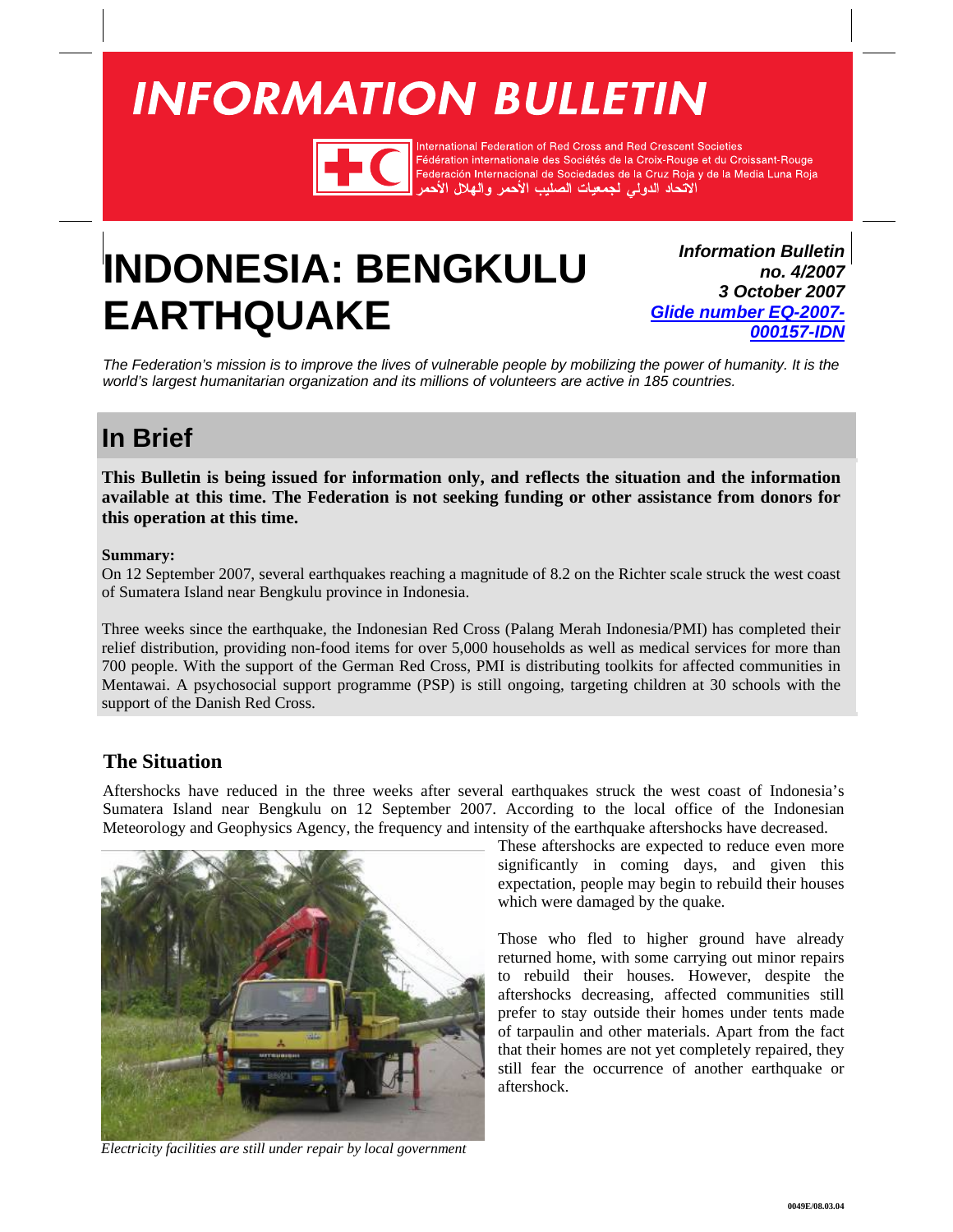The last data as released by national coordination board for the disaster management (Badan Koordinasi Nasional Penanganan Bencana/Bakornas PB) on 27 September 2007 stated that the number of houses destroyed or damaged total 52,613 units in Bengkulu Province and 35,812 units in West Sumatera Province. (These figures, however, are still subject to change.) Presently, the provincial coordination unit for the disaster management (Satkorlak PB) and the Indonesian army special forces unit (Komando Pasukan Khusus/Kopassus) have varying figures of damage analysis.

Electricity still remains a problem in some parts of Bengkulu, particularly in Bengkulu Utara and Muko-Muko. Some areas of the Pesisir Selatan district and Mentawai Island in West Sumatera are reported to be facing the same problem. Both provincial governments have been working to repair the power supply networks and other public facilities.

#### **Red Cross and Red Crescent action**

The Bengkulu chapter of PMI finalized the relief response in two weeks, covering 5,637 families in five districts: Bengkulu Utara, Muko-Muko, Bengkulu city, Kepahiang, and Seluma. The items distributed include 4,784 tarpaulins, 1,481 hygiene kits, 506 hurricane lanterns (mostly in Bengkulu Utara and Muko-Muko), 150 family kits (in Muko-Muko), 238 mosquito nets (mostly in Muko-Muko), 382 sleeping mats (in Bengkulu city), and some family tents on loan.

Relief was largely focused on the most affected areas of Bengkulu Utara and Muko-Muko. In Muko-Muko, the Medical Action Team served around 791 patients until they withdrew on 22 September. Neighbouring chapters

also sent requests for support as PMI Bengkulu's doctors were mostly occupied at the provincial hospital.

The psychosocial support programme (PSP) team has been providing services in five schools in Lais and Arga Makmur, sub-districts of Bengkulu Utara and several temporary internally displaced people (IDP) camps. The programme aims at supporting 30 schools in the affected districts of Bengkulu with the support of the Danish Red Cross, and will continue for several months to come.

Based on a request from PMI, the German Red Cross will provide tool kits to 500 families to repair their houses on Mentawai Island. Additionally, the PMI Headquarters plans to distribute



*People in affected areas live under tarpaulins in front of their homes. PMI has distributed more than 4,000 tarpaulins to the affected community.* 

approximately 3,000 parcels for the Ramadhan and packages for Idul Fitri.

#### **How we work**

*All International Federation assistance seeks to adhere to the [Code of Conduct for the International Red Cross](http://www.ifrc.org/publicat/conduct/index.asp)  [and Red Crescent Movement and Non-Governmental Organizations \(NGO's\) in Disaster Relief](http://www.ifrc.org/publicat/conduct/index.asp) and is committed to the [Humanitarian Charter and Minimum Standards in Disaster Response \(Sphere\)](http://www.sphereproject.org/) in delivering assistance to the most vulnerable.*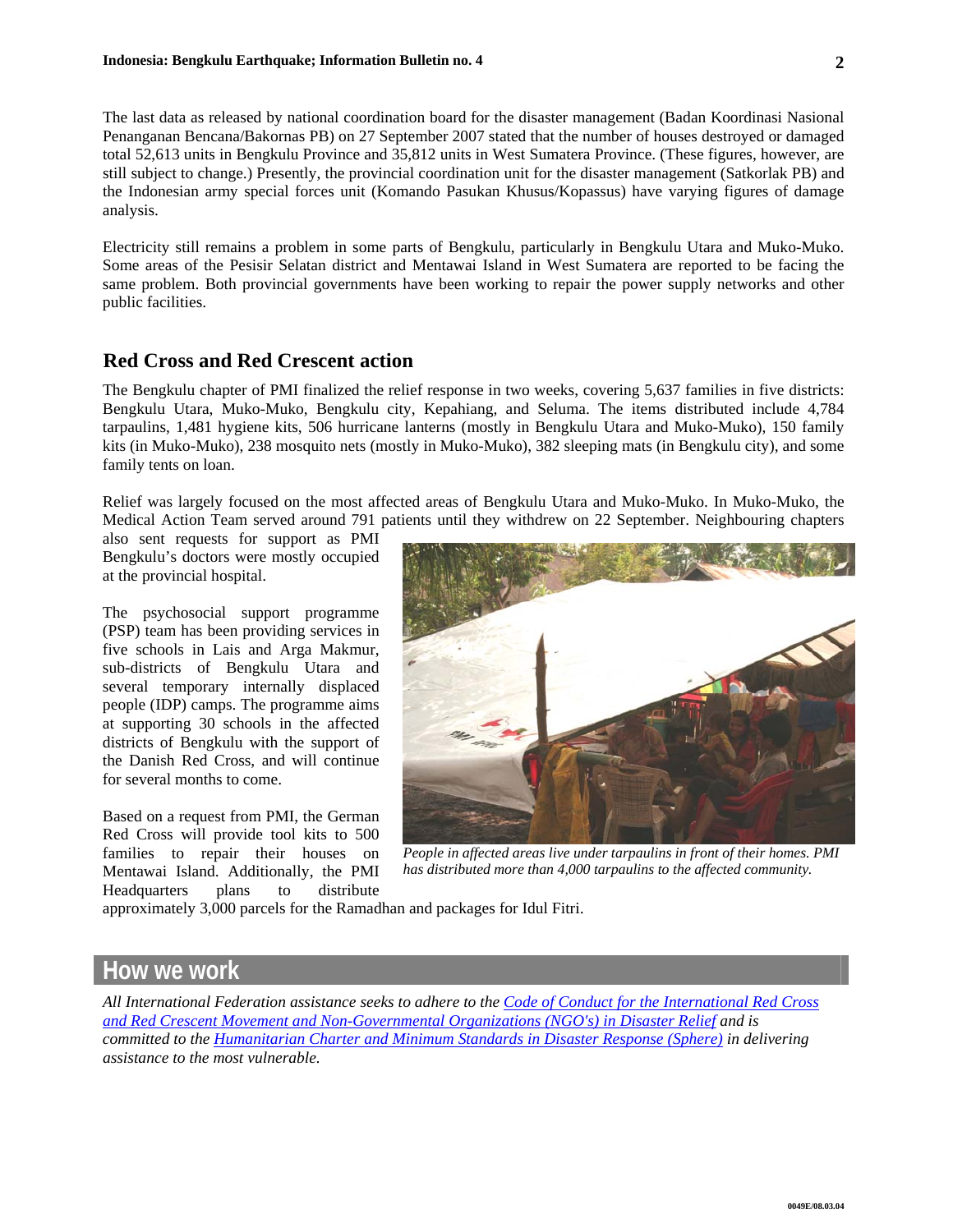The International Federation's activities are aligned with under a Global Agenda, which sets out **four broad goals** to meet the Federation's mission to "improve the lives of vulnerable people by mobilizing the power of humanity".

#### **Global Agenda Goals:**

- Reduce the numbers of deaths, injuries and impact from disasters.
- Reduce the number of deaths, illnesses and impact from diseases and public health emergencies.
- Increase local community, civil society and Red Cross Red Crescent capacity to address the most urgent situations of vulnerability.
- Reduce intolerance, discrimination and social exclusion and promote respect for diversity and human dignity.

### **Contact information**

#### **For further information specifically related to this operation please contact:**

- *Indonesian Red Cross (PMI): Arifin M. Hadi (Acting Head of Disaster Management Division); arifinmhd@telkom.net; mobile: +62.811.943.952; phone: +62.21.7992325 ext. 222.; fax: +62.21.7995188*
- *Federation Delegation in Indonesia: Bob McKerrow (Head of Delegation); email:bob.mckerrow@ifrc.org; phone: +62.21.7919.1841 (ext. 104); fax:+62.21.7918.0905;*
- *Asia Pacific Zone in Kuala Lumpur: Ms Amy Gaver, email: amy.gaver@ifrc.org phone: + 60 3 2161 0892, fax: +60 3 2161 1210, mobile +60 12 220 1174*
- *Federation Secretariat in Geneva (Asia Pacific Department): Josse Gillijns (regional officer); email: josse.gillijns@ifrc.org; phone: +41.22.730.4224; fax: +41.22.7330395 or Priya Nair; email: priya.nair@ifrc.org; phone: +41.22.730.4296*

*[Map attached below;](#page-3-0) [click here to return to main page](#page-0-0)*